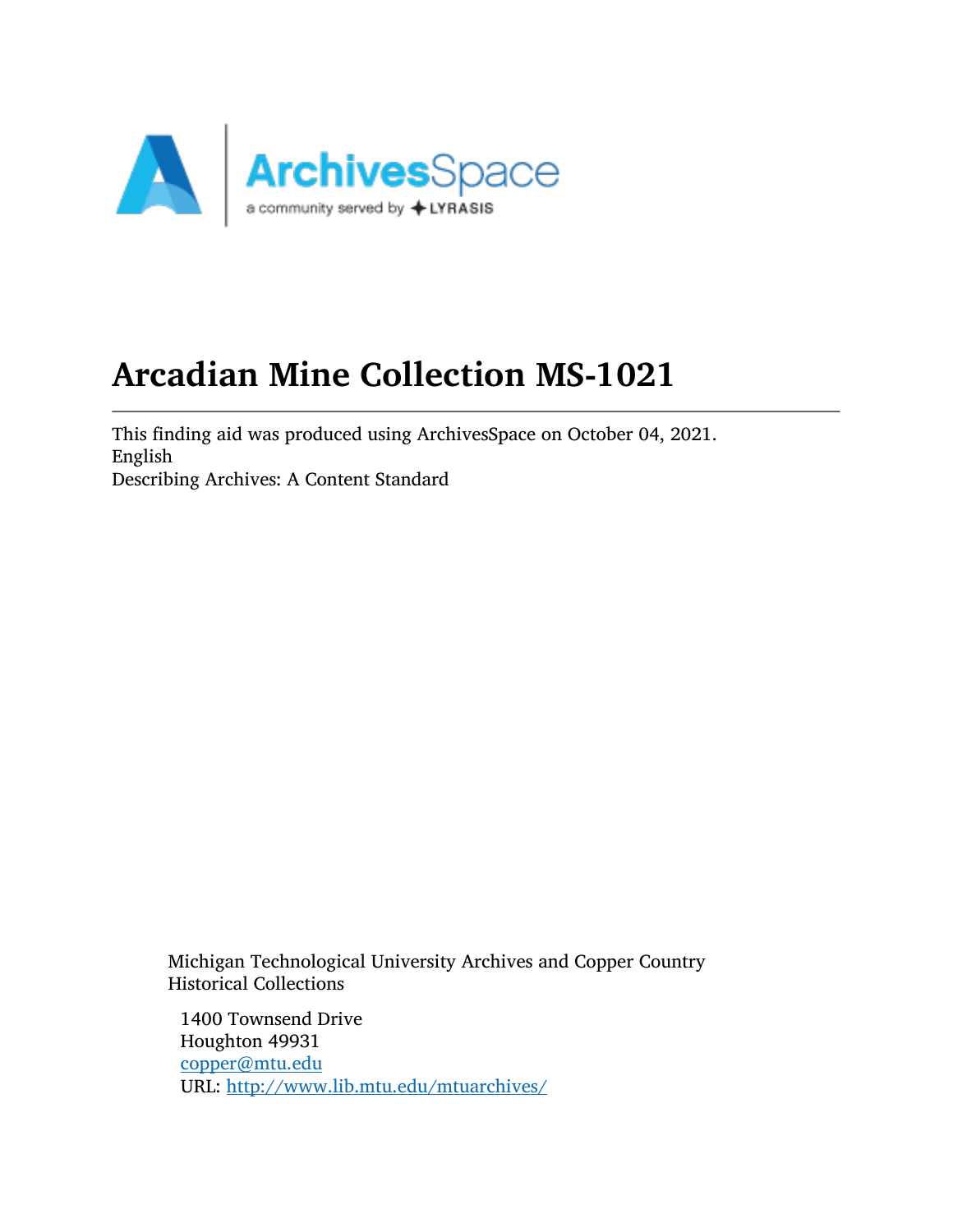# <span id="page-1-0"></span>**Table of Contents**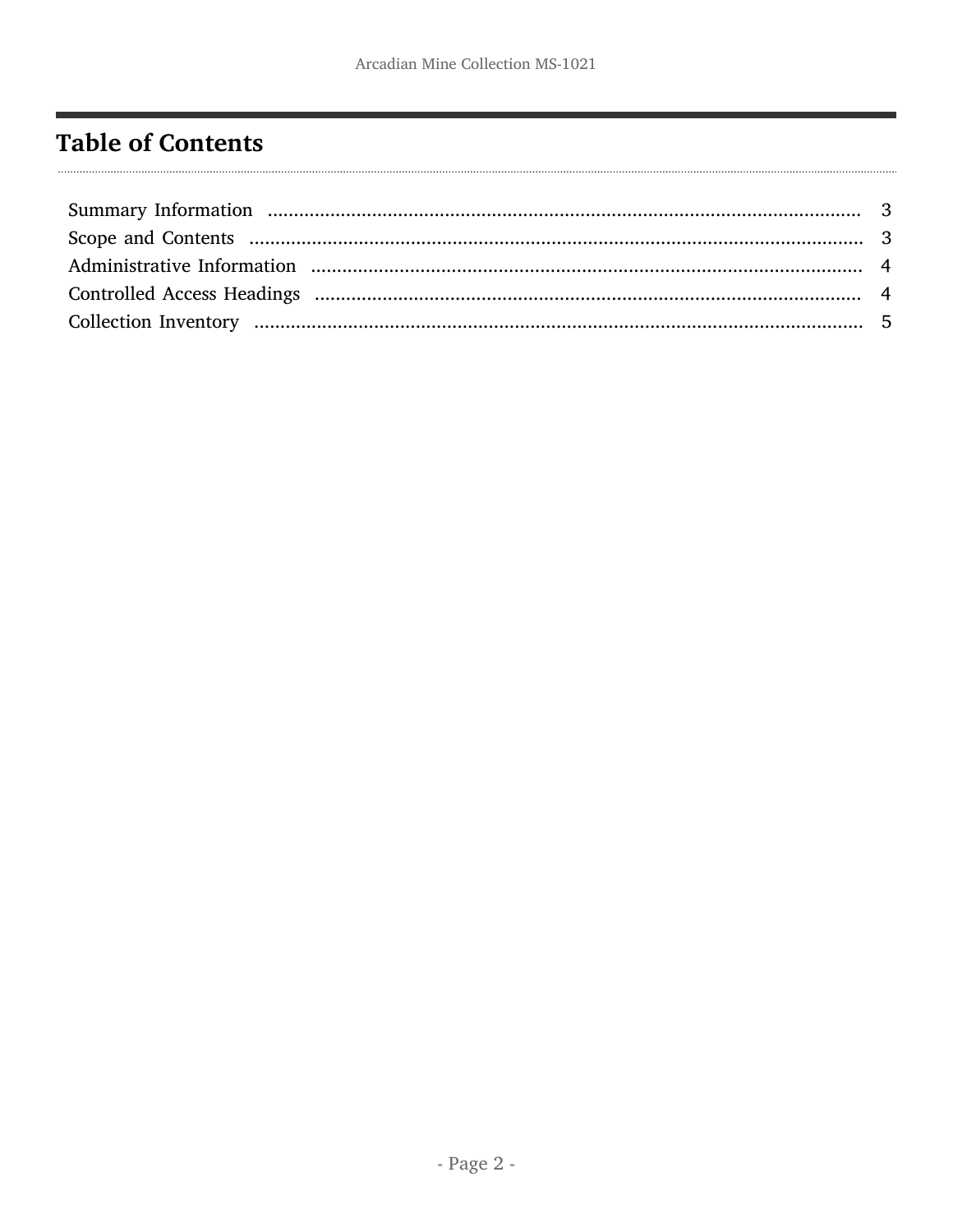# <span id="page-2-0"></span>Summary Information

| <b>Repository:</b>                     | Michigan Technological University Archives and Copper                                                 |
|----------------------------------------|-------------------------------------------------------------------------------------------------------|
| <b>Creator:</b>                        | <b>Country Historical Collections</b><br>Cohodas, Howard                                              |
| Title:                                 | Arcadian Mine collection                                                                              |
| ID:                                    | MS-1021                                                                                               |
| Date [inclusive]:                      | 1898, 1942-1972                                                                                       |
| Physical<br>Description:               | 0.10 cubic feet (3 folders and 1 oversize flat file)                                                  |
| Language of the<br><b>Material:</b>    | English.                                                                                              |
| <b>Mixed Materials</b><br>$[sc_box]:$  | 6                                                                                                     |
| [folder]:                              | 34-36                                                                                                 |
| <b>Mixed Materials</b><br>$[folder]$ : | $\mathbf{1}$                                                                                          |
| Abstract:                              | Collection, 1898, 1942-1975, of material related to the Arcadian<br>Mine located in Ripley, Michigan. |

# Preferred Citation

MS-1021, Arcadian Mine Collection, Michigan Technological University Archives and Copper Country Historical Collections, Houghton, Michigan.

#### ^ [Return to Table of Contents](#page-1-0)

# <span id="page-2-1"></span>Scope and Contents

Collection, 1898, 1942-1975, of material related to the Arcadian Mine located in Ripley, Michigan. Included in the collection is correspondence, newspaper clippings, essays and maps related to the Arcadian Mine and its surrounding property in Ripley, Michigan. Includes writings by W. A. Seaman and correspondence between Joseph M. Donnelly and C. H. Baxter.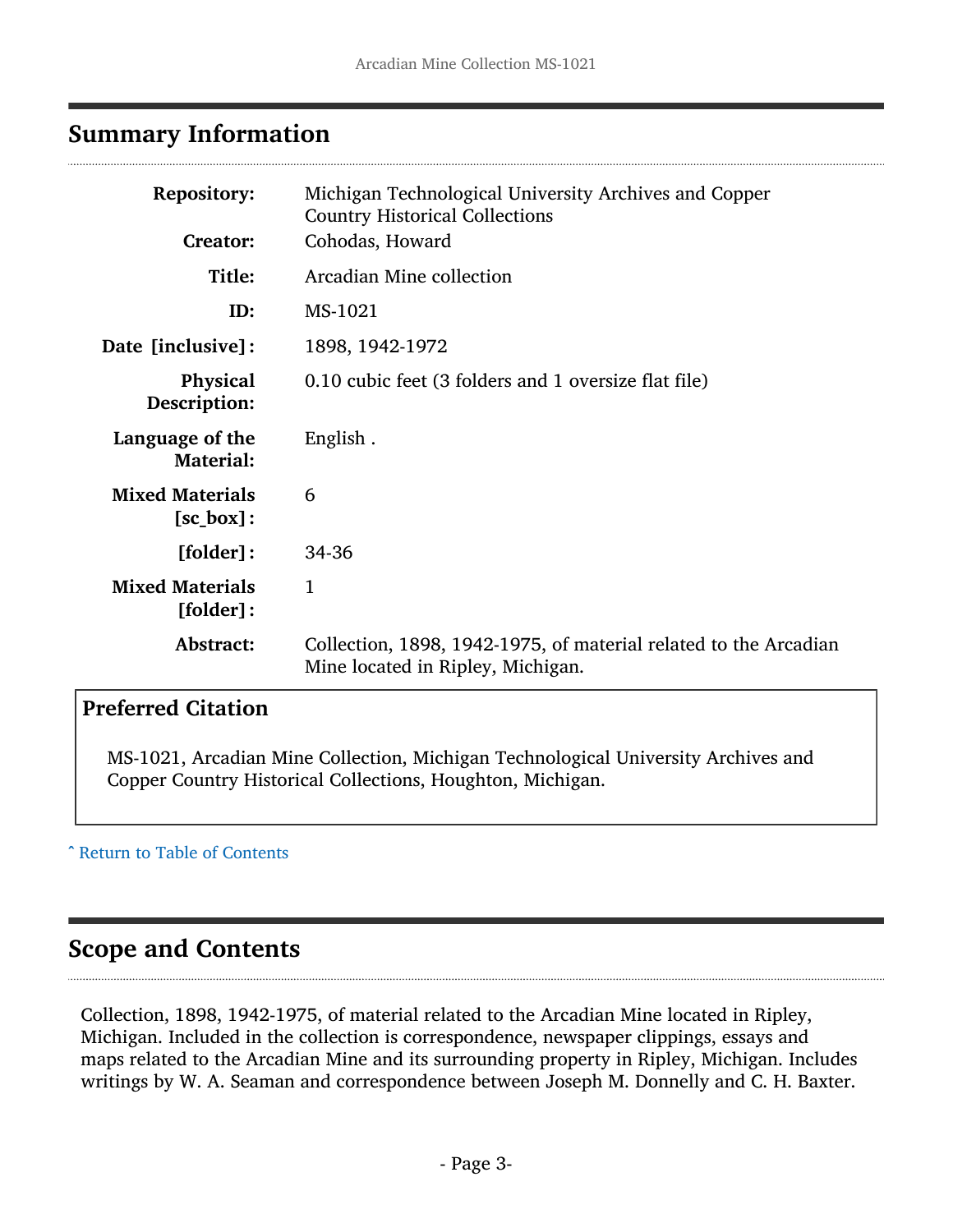# <span id="page-3-0"></span>Administrative Information

#### Publication Statement

Michigan Technological University Archives and Copper Country Historical Collections

1400 Townsend Drive Houghton 49931 [copper@mtu.edu](mailto:copper@mtu.edu) URL: <http://www.lib.mtu.edu/mtuarchives/>

#### Conditions Governing Access

Available for use in the Michigan Technological University Archives and Copper Country Historical Collections.

### Conditions Governing Use

Various copying restrictions apply. Guidelines are available from Michigan Technological University Archives & Copper Country Historical Collections.

^ [Return to Table of Contents](#page-1-0)

# <span id="page-3-1"></span>Controlled Access Headings

- Copper mines and mining
- Copper mines and mining -- Michigan -- Upper Peninsula
- Tourism -- Michigan -- Upper Peninsula
- Ripley (Mich.)
- **Correspondence**
- Maps
- **Newspapers**
- Donnelly, Joseph M.
- Seaman, W. A. (Wyllys Arthur)
- Arcadian Mines, Inc.
- Arcadian Copper Mine Tours